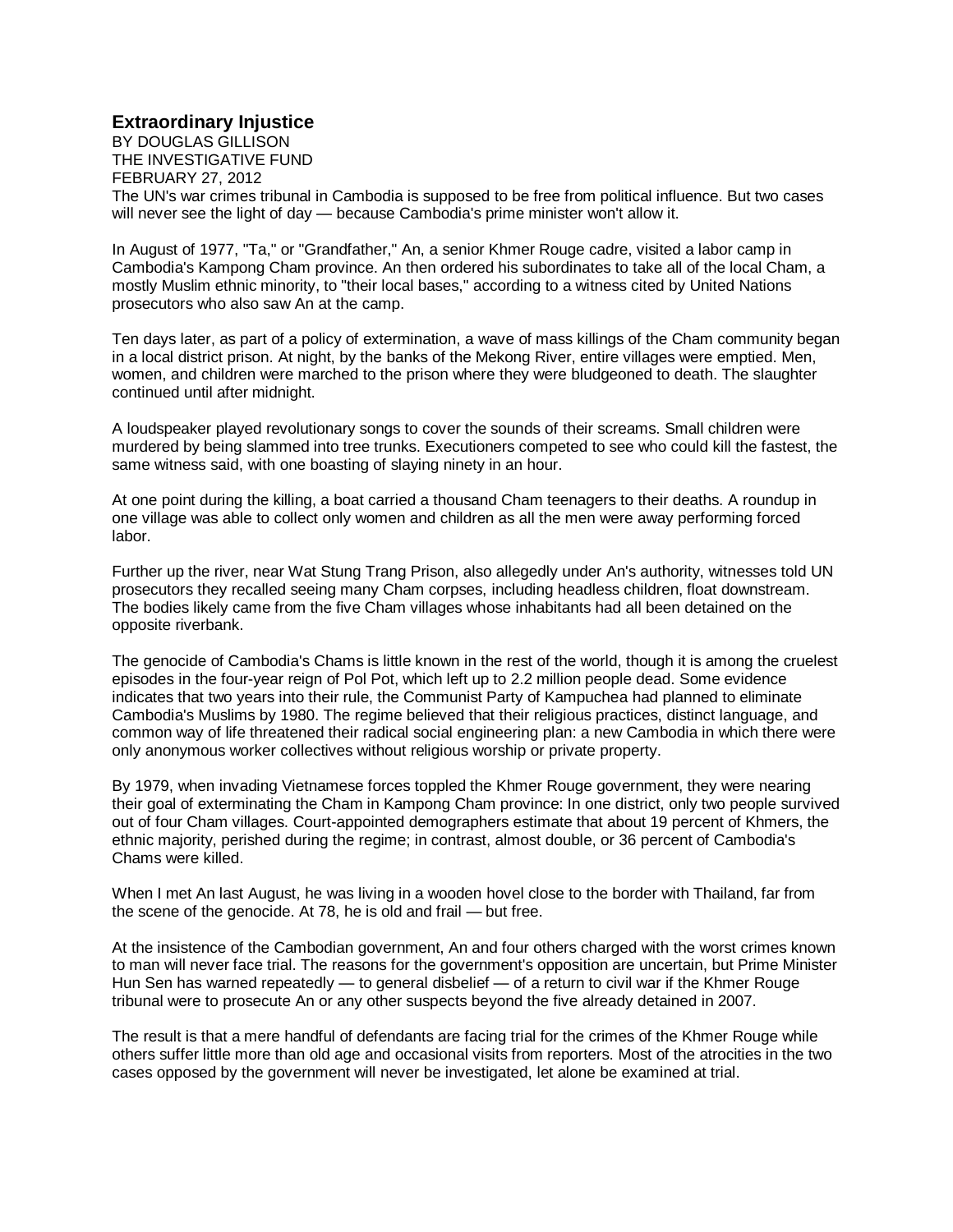The Extraordinary Chambers in the Courts of Cambodia, as the Khmer Rouge tribunal is formally known, were jointly created in 2006 by the UN and the Cambodian government. It was meant to bring to trial "senior leaders" and those "most responsible" for the crimes of the Pol Pot era. A sticking point in the negotiations that created the court was the freedom of the court's prosecutors to determine whom and how many they could bring to trial. As recent developments show, the battle continues: Judge Laurent Kasper-Ansermet has ordered the reopening of investigations in Case 003, despite the government's resistance.

Four cases have come before the Extraordinary Chambers.

• Case 001, the trial of the commander of Pol Pot's secret police, was completed in 2009. The defendant, known as Duch, was given a life sentence in a judgment on appeal handed down on February 3.

• Case 002 is the trial of the three most senior surviving Khmer leaders accused of policies amounting to crimes against humanity, war crimes, and genocide. The trial began in June 2011 and is expected to last for several years; its elderly defendants may die before it is completed. The defendants are Nuon Chea, the former communist party deputy secretary, 85; Ieng Sary, the former foreign minister, 86; and Khieu Samphan, the former head of state, 80. (Ieng Thirith, 79, who may have Alzheimer's, is undergoing a period of care to see if she can regain the mental fitness to stand trial.)

The Cambodian government is adamantly opposed to two other cases opened by UN prosecutors in 2009:

• Case 003 involves former navy commander Meas Mut and former air force commander Sou Met. The suspects, who are charged with war crimes and crimes against humanity for policies of execution, torture, and forced labor, have not been named publicly but their identities are well-known. Since the end of Cambodia's civil war, both have been given roles in Cambodia's military establishment.

• Case 004 concerns three mid-level Khmer Rouge cadre who are charged with a wave of purges, executions, forced labor, and starvation that were among the most horrific moments between 1977 and 1979. With Ta An, Yim Tith, alias Ta Tith, and Im Chaem allegedly bear responsibility for hundreds of thousands of deaths. As with Case 003, the suspects in Case 004 have not been officially named.

The office charged with these investigations collapsed last year after an internal battle over the disposal of Cases 003 and 004. A UN judge, Siegfried Blunk, resigned after his own staff accused him of falsifying evidence but said that Cambodian officials' public remarks opposing the investigations had made his work impossible.

As the court's two co-investigating judges began the process of prematurely wrapping up investigations in these cases last April, prosecutors on the court's UN side were left with the task of challenging the dismissal of their own cases and battling for genuine and thorough investigations. This has required them to file motions which were repeatedly and summarily denied, sometimes in personally hostile terms.

Were he ever to appear in court, the case against Ta An would make him among the most important criminal defendants anywhere in the world. In addition to the genocide of the Cham, prosecutors allege that in 1977, An took control of a network of prisons in a former administrative region known as the Central Zone in which as many as 170,000 people were executed, with the bulk killed over a period of just two years. In addition, An allegedly purged the zone — which was declared "disloyal" for failing to meet goals set by the regime — of virtually all officials and their families, who were arrested and executed.

But, with the exception of one location, the 11 prisons, execution sites, and a labor camp which prosecutors lay at the feet of Ta An will never be the subject of any trial.

Of the 18 other crime scenes allegedly controlled by Tith and Chaem, only three are part of the current Khmer Rouge trial, meaning most of the victims will be denied their day in court.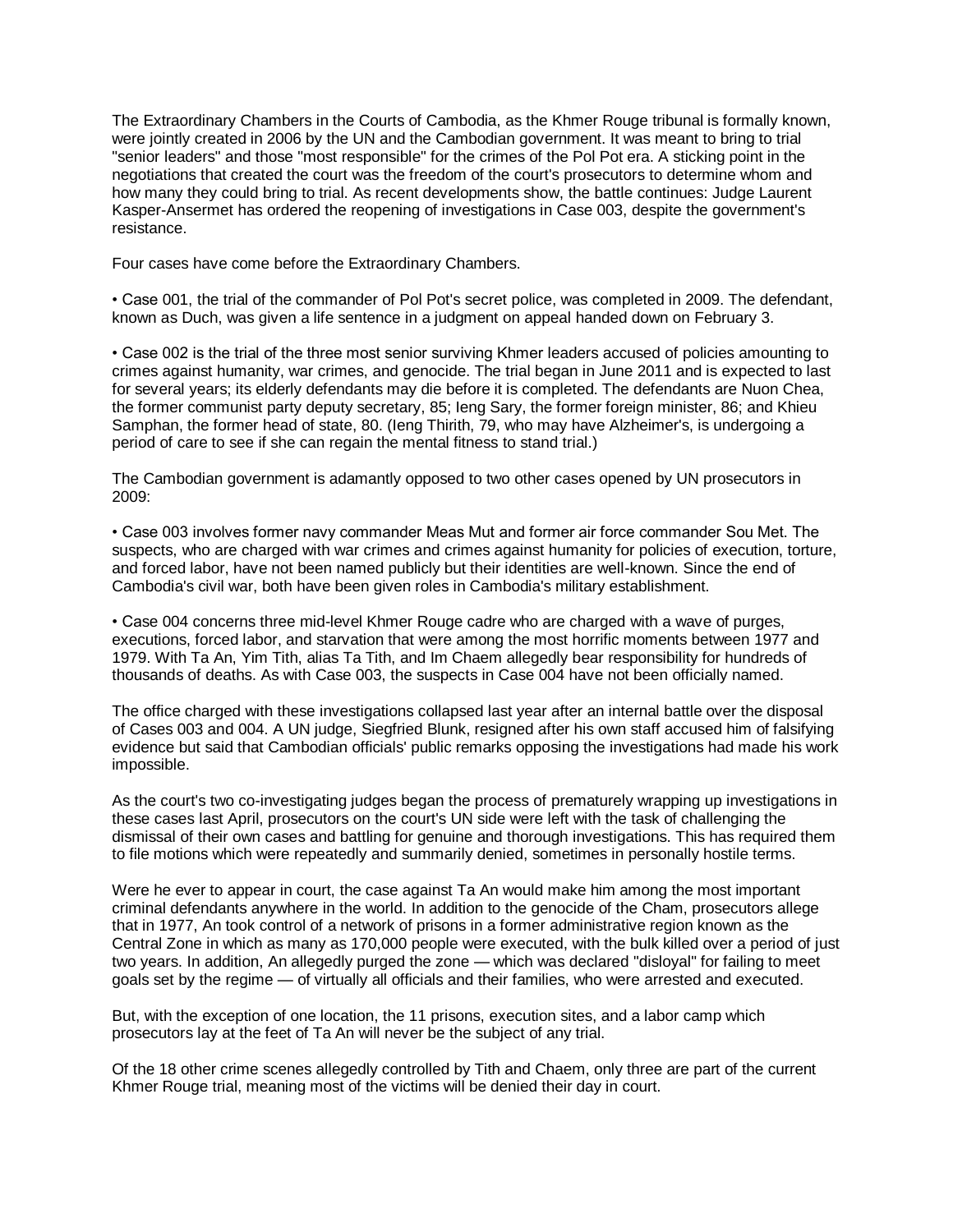As the intent to scuttle the investigations into Cases 003 and 004 became increasingly apparent over the course of 2011, disgruntled officials began to leak information to the news media, exposing just how much killing and suffering was to be swept under the rug and how many Cambodians were to experience, yet again, the fact that their courts may impose order but so often fail to seek the truth or deliver justice.

Though the crimes before the Khmer Rouge tribunal are less famous than those of the Balkan conflict or the Rwandan genocide, they dwarf virtually all the cases before the world's other atrocity courts. In the Bosnian enclave of Srebrenica, for example, the world's attention was seized by the Bosnian Serb Army's 1995 massacre of more than 8,000 men and boys, described as the worst massacre on European soil since World War II. Ghastly as it is, such a death toll is easily matched or surpassed by many individual crime scenes just in Case 004 (see "Crimes Scenes of the Khmer"), in which prosecutors allege that Ta An, Ta Tith, and Im Chaem controlled 29 prisons, execution sites, and labor camps.

None of these allegations have been proven in court. And given that none of the suspects have been arrested or even formally notified of the cases against them, they do not have defense lawyers. The prosecution's confidential introductory submissions — documents that record UN prosecutors' preliminary allegations — in cases 003 and 004, which have been widely leaked, may ultimately be shown to contain errors. The evidence establishing the suspects' effective control over crime scenes or authority in forming policies would be subject to heavy scrutiny before any indictment could be issued.

But such concerns only serve to underscore how much of the Khmer Rouge era remains to be studied 33 years after the regime's collapse and to emphasize both the urgent necessity of investigation as well as the gravity of the allegations that the investigating judges deliberately attempted to shut down their own cases.

From east to west, Cambodia's countryside is littered with the remains of Khmer Rouge victims, their skulls piled high in memorials constructed at Buddhist temples and reliquaries in the turbulent days after the fall of the regime in 1979. At Wat Baray Chan Dek, a former prison in Kampong Thom province and a Central Zone crime scene, prosecutors say a security guard witnessed the removal of livers from living people. Citing a report by the historian Henri Locard, prosecutors said the "largest collection of skulls outside Phnom Penh" is held at a memorial stupa at Tuol Ta Phlong Prison, also in Kampong Thom, where "at least" 40,000 people are believed to have been killed.

Having moldered in the monsoons for three decades, they are as much testament to the victims as they are to the destitute and traumatized world the survivors inherited. In interviews, people in Kampong Cham province confirmed prosecution allegations that when the south-westerners — or the "Niredey" in Khmer — arrived, food became scarcer, work became harder, and the killing much more frequent.

Ta An, charged with responsibility for Wat Baray Chan Dek, Tuol Ta Phlong, and the other Central Zone crimes, lives with his family in a wooden shack in Kamrieng district, at the western edge of Battambang province. He gave an interview in August to Voice of America and contracted typhoid soon after.

To give him relief from the heat, his family had moved him to an outdoor shack next to the unpaved road outside their house. Using an intravenous drip, he appeared very feeble and claimed a strenuous interview could kill him.

Ta An, 78, is old and frail — but free.

"The charge, the allegation, is not correct," he managed to say on one of several visits I made to his house in sleepy O'Da commune. Prior to falling ill, he had told Voice of America that by the time of his arrival in the Central Zone in 1977, the killing was over.

This would effectively shift blame to An's superior, the former zone secretary Ke Pork, who died in 2002, before the tribunal was created.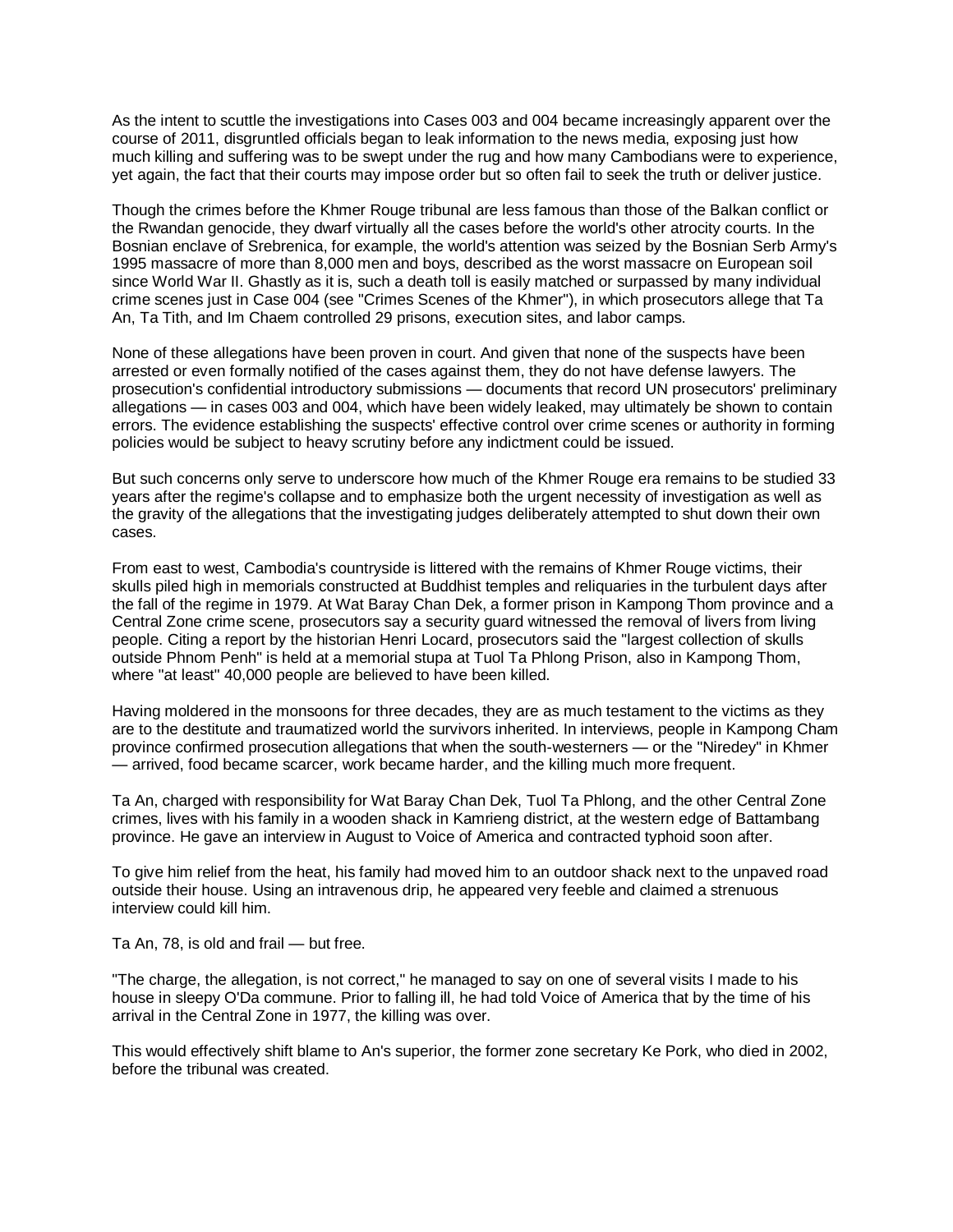But visits I made to the Cambodian countryside revealed that evidence exists to support prosecution allegations, whether the tribunal will collect it or not.

Chaing Nhor, 58, now chief of Chrey Vien commune in Prey Chhor district, where An once kept his office, recalled that as a young man, he had seen An. He scoffed at An's assertion that Pork bore responsibility for the crimes charged against An: "I did not see Pork here. I had seen only An who ordered to arrest these people."

Recalling the car in which An traveled, Nhor said, "It was very scary when I saw the American jeep. They usually arrested people and tied up both hands to the back."

When An arrived in the Central Zone, he allegedly began a top-down purge of virtually all local officials, who were arrested and delivered into the hands of the secret police to be executed. He assumed control over Sector 41, a large area of Kampong Cham province, and prosecutors claim the deputy chairman of the entire Central Zone, known as Sreng — an alias for a man named Chhor Chhen — was replaced by An himself.

In an August interview, Sreng's niece, Cheng Tol, 58, told me that with her uncle, her parents, grandparents, brothers, and sisters had also been taken away by the Niredey. As the arrests happened, she hid.

"I was very scared, in hiding, and just stayed quietly, frightened each time I heard an oxcart pass by," she said, adding that a commune official later told her, "You'll be next."

In the former Khmer Rouge redoubt of Anlong Veng in northwestern Banteay Meanchey province, Im Chaem, 68, a suspect in Case 004 who is now a local government official nearing retirement, reluctantly agreed to discuss her time as chief of nearby Preah Net Preah district, where UN prosecutors allege that she oversaw five labor camps and prisons where nearly 50,000 people died.

She issued a blanket denial. "I don't know anything so I think if such things happened then it must have occurred before my mandate," she said. "If we are talking about management, it was not an easy world because it is not easy to manage a big district."

Im Chaem, Deputy Chief at Trapaing Tav Commune on August 10, 2011 at her home in Anlong Veng district, Oddar Meanchey province

But one of her former prisoners disagreed.

Kim Neou, 53, an emaciated man with a persistent cough, lives in Phnom Trayoung village, where he was once imprisoned at a labor camp at which the prosecution estimates 40,000 people died.

Prisoners were executed at the foot of a mountain near the stone quarry where the camp was. Stone is still extracted there today.

The security center at the camp was created during Chaem's tenure, said Neou. On Chaem's watch, he said, more people were executed, the work was very hard, and the food zealously rationed. Sometimes ten people succumbed to starvation in a single day.

Chaem's denials of guilt are not credible, said Neou, who claimed he witnessed a meeting between Chaem and Kan, the head of the labor camp's security office.

"She did it but she did not confess," Neou said. "I can say that she did not do it by her hand, by herself, but she put out the orders."

"She ate here and she stayed here and the former house that she lived in now is the location of the commune office," he said.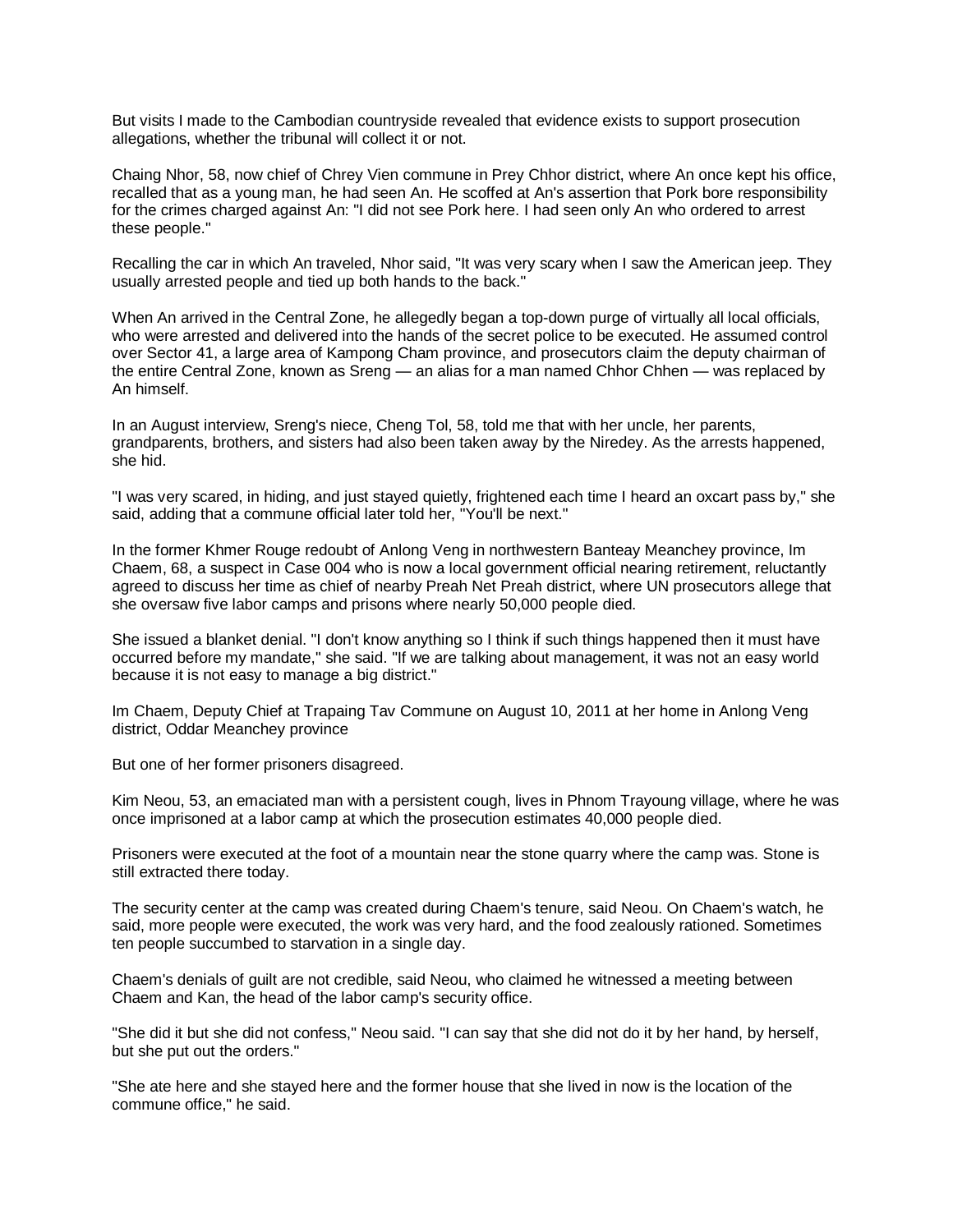The loud insistence with which the Cambodian government has opposed the investigations has clearly not gone unnoticed by potential witnesses and victims petitioning for reparations.

Neou said he had not answered to his name when he was visited by people he suspected were court officials. "It's dangerous," he said, "that almost entire people in the village keep quiet and just pointed fingers to me, the person who speaks out about the suffering here. "

In June, people representing 550 villagers claiming to be victims of crimes committed during the construction of the Trapaing Thma dam wrote a letter (PDF) to the court's co-investigating judges, urging them to pursue their work.

The letter's five authors said victims should have been offered the chance to testify "and would like to appeal to the co-investigating judges to independently investigate without interference from outside politicians."

"We highly hope the Khmer Rouge tribunal will give justice to all of us who are victims," they wrote.

In interviews, people petitioning the court for reparations for their suffering at the dam site said they had seen a government official on television announcing that this investigation should not exist.

"When I heard that, I was really concerned for my personal security," said a woman whose lawyers asked that she not be named. "I was so angry when I heard the information that the case should not proceed," she added. "I wondered why, what's wrong with this case?"

The judges refused to answer the letter. Silke Studzinsky, a German lawyer representing the complainants, received a curt e-mail from a court clerk saying the fact that she had passed on her clients' letter, which contained "obviously false" information, was "disconcerting."

The reasons for the government's steadfast opposition to Cases 003 and 004 are doubtful. Hun Sen has repeatedly claimed that additional prosecutions will cause war. Phay Siphan, spokesperson for the government's Council of Ministers, the body which negotiated the tribunal's creation with the UN, said in an interview that the additional cases indeed represented a threat and the ruling Cambodian People's Party "doesn't want them."

It is enough for the court to demonstrate that the Pol Pot regime was "genocidal," he said, adding when pressed that unnamed persons ready to return to civil war over the court's prosecutions did in fact exist. "They are in there. They are in there," he said.

If so, they are well hidden. With the surrender of the Khmer Rouge at the close of the 1990s, many of the former rebels were integrated into Cambodia's military and society. The current ruling party is also headed by politicians who defected from the Khmer Rouge as internal purges intensified and the January 1979 collapse of the regime drew closer. Heng Samrin, the president of the National Assembly, Cambodia's lower house of Parliament, once led a Khmer Rouge military division suspected of atrocities in Vietnam. The president of the Senate, Chea Sim, was once a Khmer Rouge district chief, the same rank as that held by Im Chaem. The prime minister himself, a former military commander in the East Zone, defected to Vietnam in 1977.

Given the makeup of Cambodia's ruling class, prosecutions that venture beyond a symbolic few may be a threat to party unity — one possible reason the government is so reluctant to prosecute new cases.

Youk Chhang, who says he survived forced labor under Im Chaem, is today the director of the Documentation Center of Cambodia, a research institute and repository of Khmer Rouge archives. He believes the prospect of broader prosecutions is unsettling to people at different levels of Cambodian society. Some fear arrest and others fear embarrassment, which makes the additional cases a threat not only to the ruling party's unity but also its prestige and its ability to attract recruits and sustain allegiance.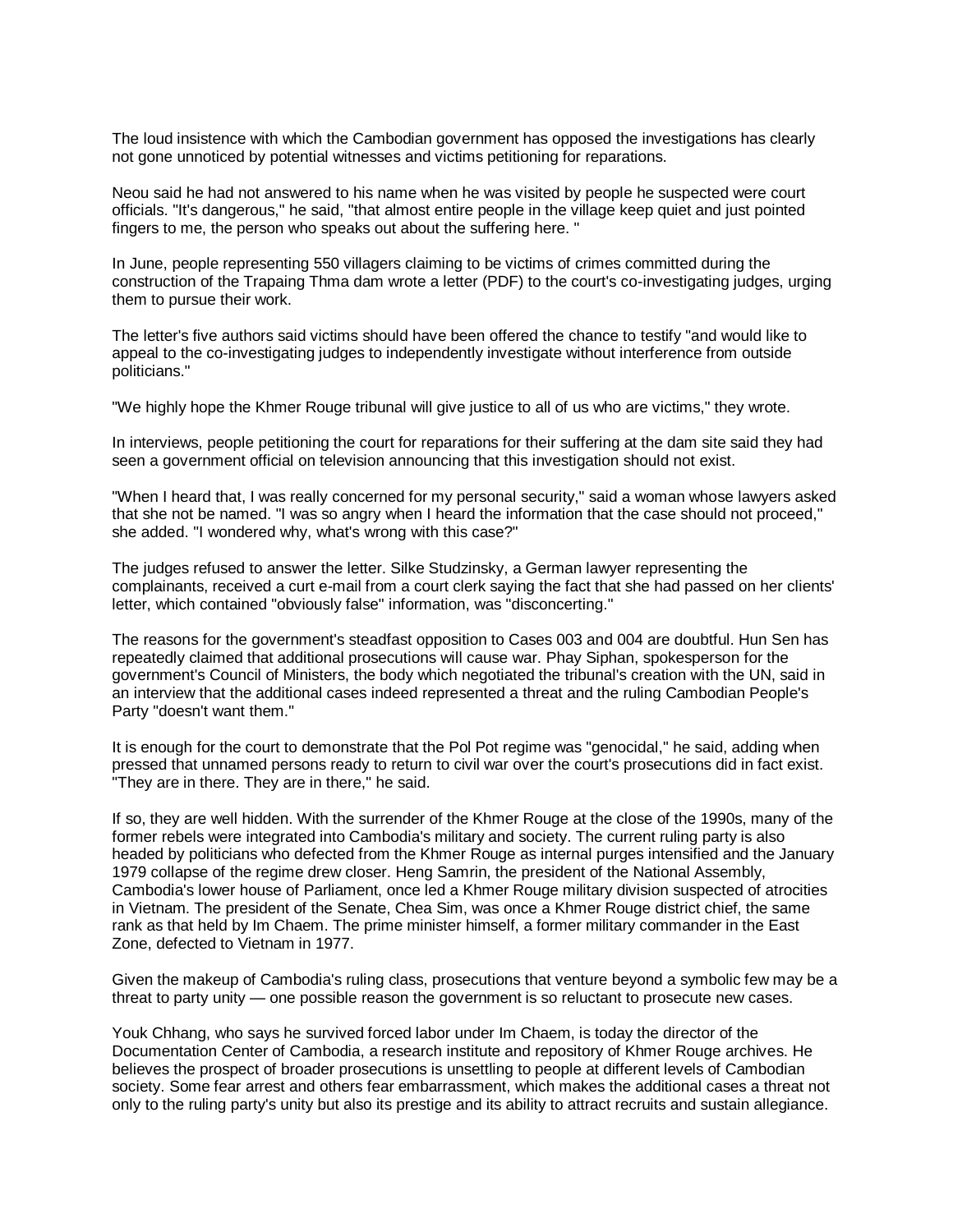But it is also a battle over history, and whose version prevails. The story of the ruling Cambodian People's Party and its claim to heroism arose out of its victory over the Pol Pot regime and its negotiated resolution to the civil war. The longer the trials last, the longer the public may credit the international community and not the ruling party for writing the final chapter in the Khmer Rouge saga, said Chhang, noting the bitter irony that the UN and foreign powers had all supported the Khmer Rouge for many years.

A decade ago, UN legal officers sensed these problems coming and attempted to pull out of the negotiations with the Cambodian government. The most serious concerns, according to documents unearthed this year by the historian Stephen Heder (who resigned as a tribunal consultant in May, citing its refusal to investigate), were that the government would interfere in the process and that, according to a February 2002 note to Secretary-General Kofi Annan, "the Cambodian judges and prosecutor could under pressure choose defendants based on political considerations."

UN legal officers had privately expressed similar concerns since as early as 1999, according to the confidential documents published by Heder, currently a professor at the School of Oriental and African Studies at the University of London. In a note to file in June that year, Assistant Secretary-General for Legal Affairs Ralph Zacklin wrote that a "trial of selected Khmer Rouge leaders which would shield other leaders presently situated in Cambodian territory from legal process, would be an unacceptable form of selective justice."

The UN attempted to withdraw from the negotiations in 2002 but member states refused to accept this, finding that a flawed Khmer Rouge tribunal was better than no tribunal at all. In what Brad Adams of Human Rights Watch wrote was a "shocking repudiation of international justice standards," the United States, Japan, France, and Australia engineered a UN General Assembly resolution requiring Kofi Annan to return to the negotiating table under pressure to accept the Cambodian government's terms.

Both Zacklin and his former boss, the former UN Undersecretary-General for Legal Affairs Hans Corell, maintain today that their earliest fears have been vindicated.

"This is precisely the situation that we foresaw and I have to say it's quite sad to see that it's actually happened," Zacklin said in New York, where he currently works as a consultant in international law after resigning from the UN in 2005. "It's certainly not a shining example of a justice system that the UN's name should be attached to," he said. In an e-mail, Corell expressed a similar opinion. "In my view, the tribunal should have been an international tribunal with a majority of international judges."

M. Cherif Bassiouni, a Nobel nominee and legal scholar who was a driving force behind the creation of the International Criminal Court, says that while the Cambodia tribunal "has the trappings of an actual criminal tribunal, it fails to deliver in fundamental ways upon the promise of international criminal law."

An important achievement, he wrote in an e-mail, is that the court is located in Cambodia, which has allowed victims to observe proceedings, something most international courts have not done.

But political interference by the Cambodian government and an imbalance of power between the court's two halves — its more numerous Cambodian judges and its more authoritative international ones — has had "remarkable and tragic" results in the failure to investigate cases 003 and 004.

"This is a mockery of real justice, and in a very real way a façade, a Potemkin process," Bassiouni said.

Youk Chhang, of the Documentation Center, believes that in the minds of Khmer Rouge survivors, by 2007 the court had already struck a powerful blow by detaining five suspects, one of whom, the ex-foreign minister Ieng Sary, loomed large as a government ally and had been granted a Royal Pardon and Amnesty in 1996 as the civil war came to an end.

Chhang said, "When [Ieng Sary] was arrested, you could see that for many survivors, they claimed victory."